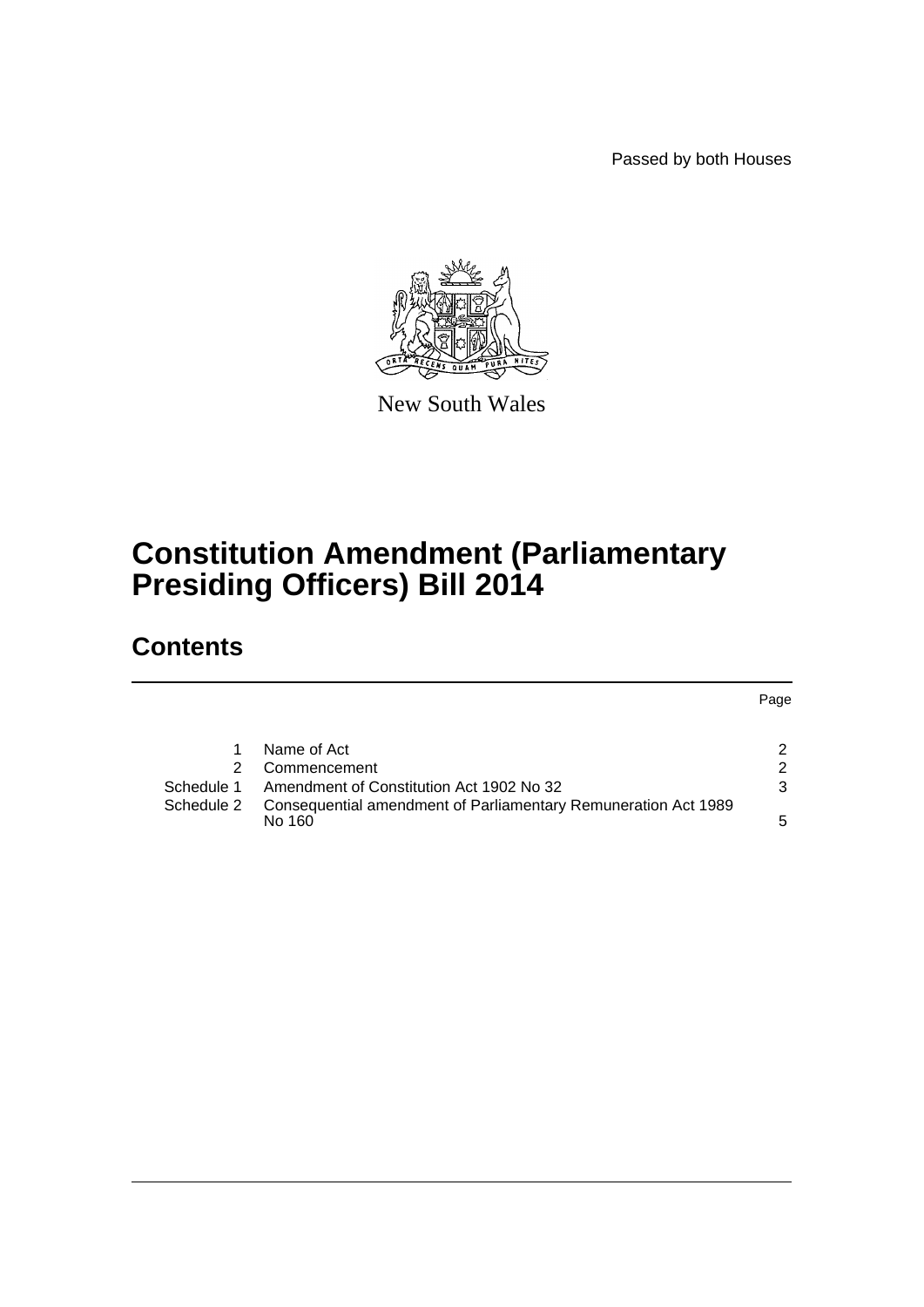*I certify that this public bill, which originated in the Legislative Assembly, has finally passed the Legislative Council and the Legislative Assembly of New South Wales.*

> *Clerk of the Legislative Assembly. Legislative Assembly, Sydney,* , 2014



New South Wales

# **Constitution Amendment (Parliamentary Presiding Officers) Bill 2014**

Act No , 2014

An Act to amend the *Constitution Act 1902* with respect to the office of a Parliamentary presiding officer, and to amend consequentially the *Parliamentary Remuneration Act 1989*.

*I have examined this bill and find it to correspond in all respects with the bill as finally passed by both Houses.*

*Assistant Speaker of the Legislative Assembly.*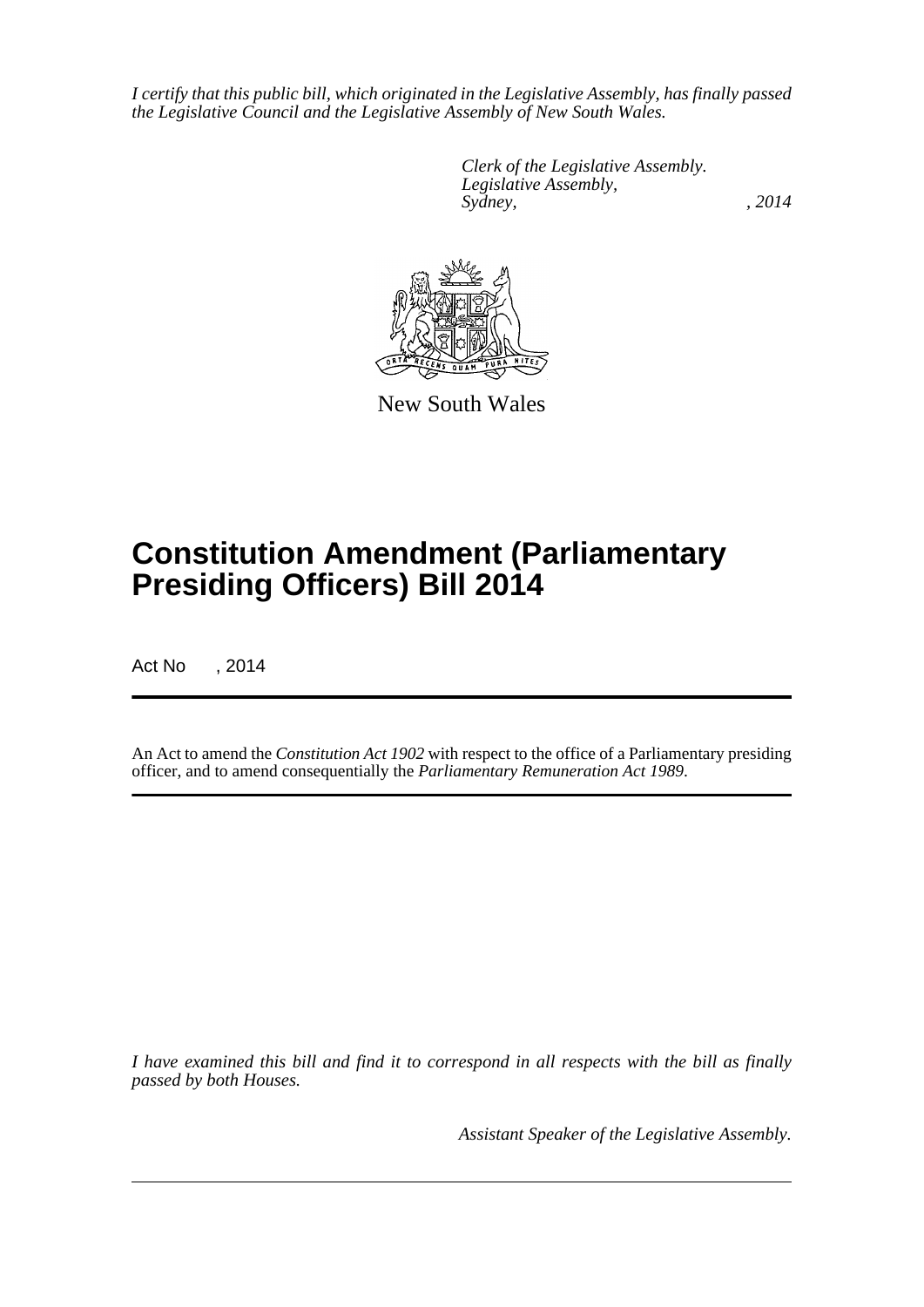### <span id="page-2-0"></span>**The Legislature of New South Wales enacts:**

#### **1 Name of Act**

This Act is the *Constitution Amendment (Parliamentary Presiding Officers) Act 2014*.

### <span id="page-2-1"></span>**2 Commencement**

This Act commences on the date of assent to this Act.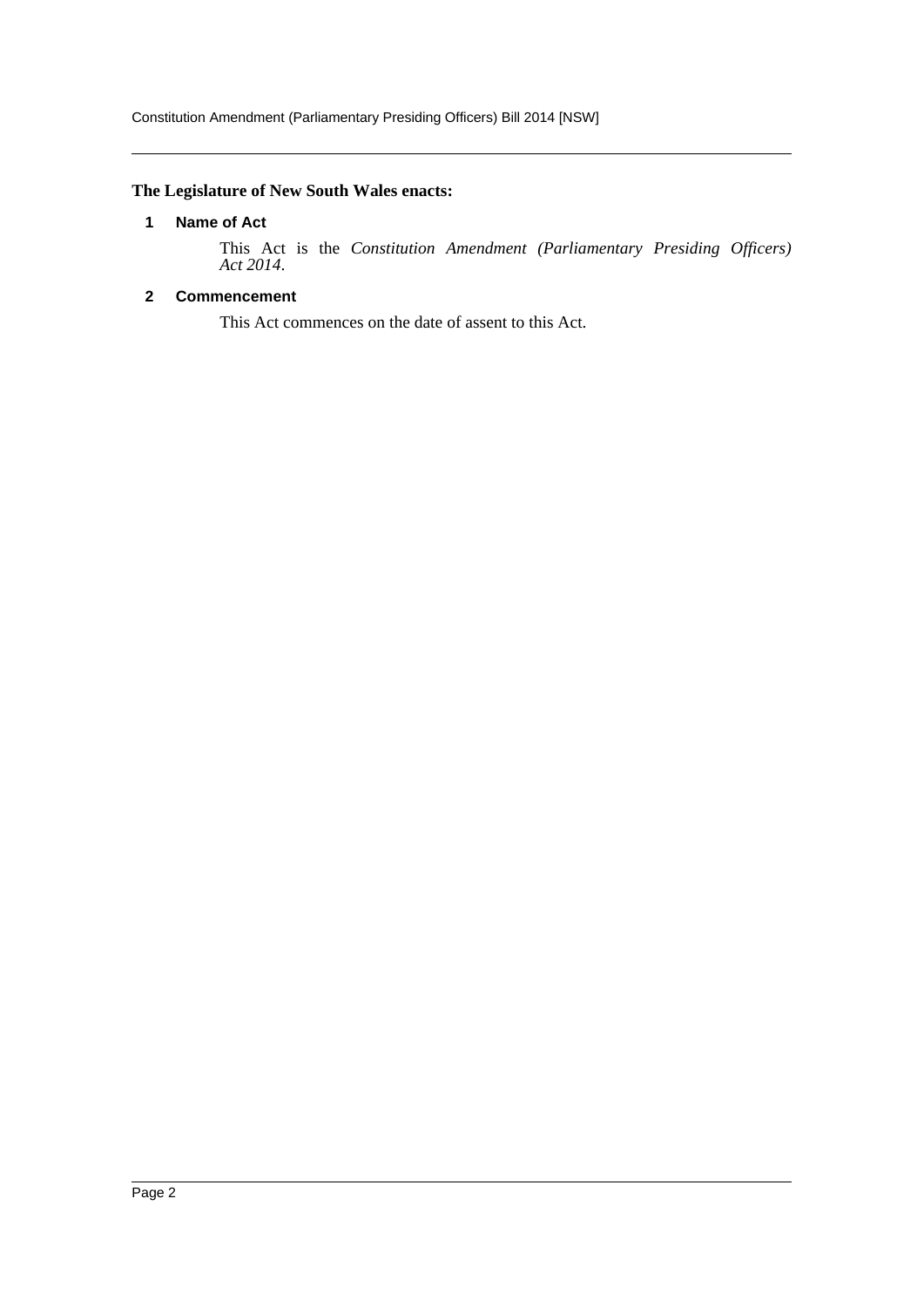## <span id="page-3-0"></span>**Schedule 1 Amendment of Constitution Act 1902 No 32**

#### **[1] Section 22G President**

Insert "(unless continued in office under subsection (6A))" after "ceases to be a Member of the Legislative Council" in section 22G (3) (a).

#### **[2] Section 22G (4)**

Omit the subsection. Insert instead:

(4) The Standing Rules and Orders of the Legislative Council may make provision, not inconsistent with this section, for or with respect to the manner of election of the President and associated matters.

#### **[3] Section 22G (6A)**

Insert after section 22G (6):

- (6A) When the business of the Legislative Council is suspended under section 22F:
	- (a) the person who was the President of the Legislative Council immediately before the suspension of business continues to be the President, and
	- (b) the person who was the Deputy President and Chair of Committees of the Legislative Council immediately before the suspension of business continues to be the Deputy President and Chair of Committees,

until the Legislative Council assembles for the dispatch of business at its first meeting following the periodic Council election.

#### **[4] Section 22G (7) and (7A)**

Omit section 22G (7). Insert instead:

- (7) Subject to subsection (5), the Deputy President and Chair of Committees of the Legislative Council:
	- (a) acts as the President of the Legislative Council when the President is unavailable, and
	- (b) when so acting, has and may exercise and perform all the powers, authorities, duties and functions of the President.
- (7A) For the purposes of subsection (7), the President is *unavailable* if there is a vacancy in the office of the President or if the President is absent from the State or otherwise unavailable to exercise and perform the powers, authorities, duties and functions of the President.

#### **[5] Section 31 Speaker**

Insert after section 31 (4):

- (5) When the Legislative Assembly is dissolved or expires:
	- (a) the person who was the Speaker of the Legislative Assembly immediately before the dissolution or expiry continues to be the Speaker, and
	- (b) the person who was the Deputy Speaker of the Legislative Assembly immediately before the dissolution or expiry continues to be the Deputy Speaker,

until the Legislative Assembly assembles for the dispatch of business at its first meeting following the general election.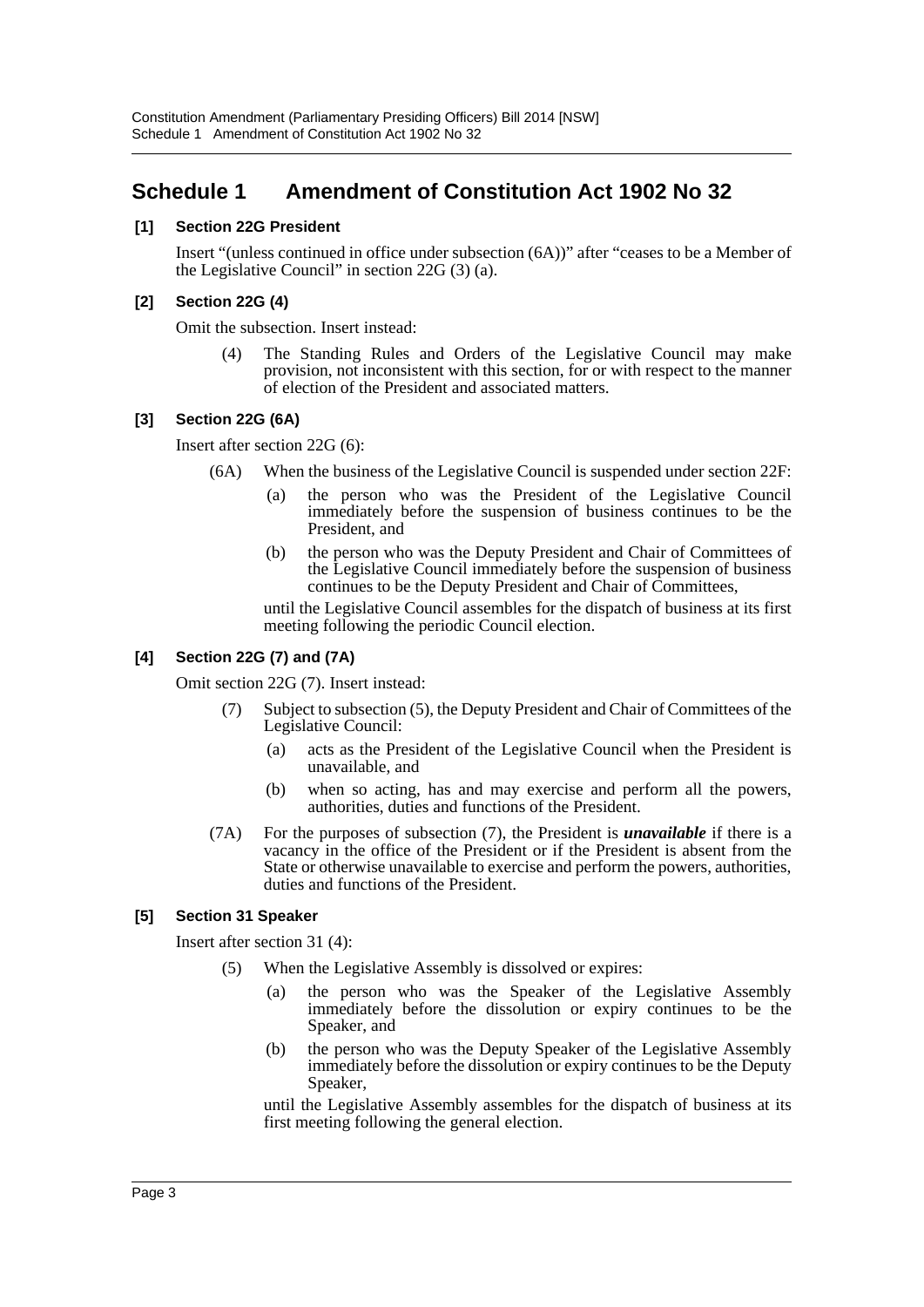#### **[6] Section 31A**

Omit the section. Insert instead:

#### **31A Acting Speaker**

- (1) Subject to section 31 (3), the Deputy Speaker of the Legislative Assembly:
	- (a) acts as the Speaker of the Legislative Assembly when the Speaker is unavailable, and
	- (b) when so acting, has and may exercise and perform all the powers, authorities, duties and functions of the Speaker.
- (2) For the purposes of this section, the Speaker is *unavailable* if there is a vacancy in the office of the Speaker or if the Speaker is absent from the State or otherwise unavailable to exercise and perform the powers, authorities, duties and functions of the Speaker.
- (3) Without limiting the generality of this section, the Deputy Speaker of the Legislative Assembly, while acting as the Speaker under this section, is taken to be the Speaker for the purposes of section 71 of the *Parliamentary Electorates and Elections Act 1912*.

#### **[7] Section 31B Manner of election of Speaker**

Omit section 31B (8).